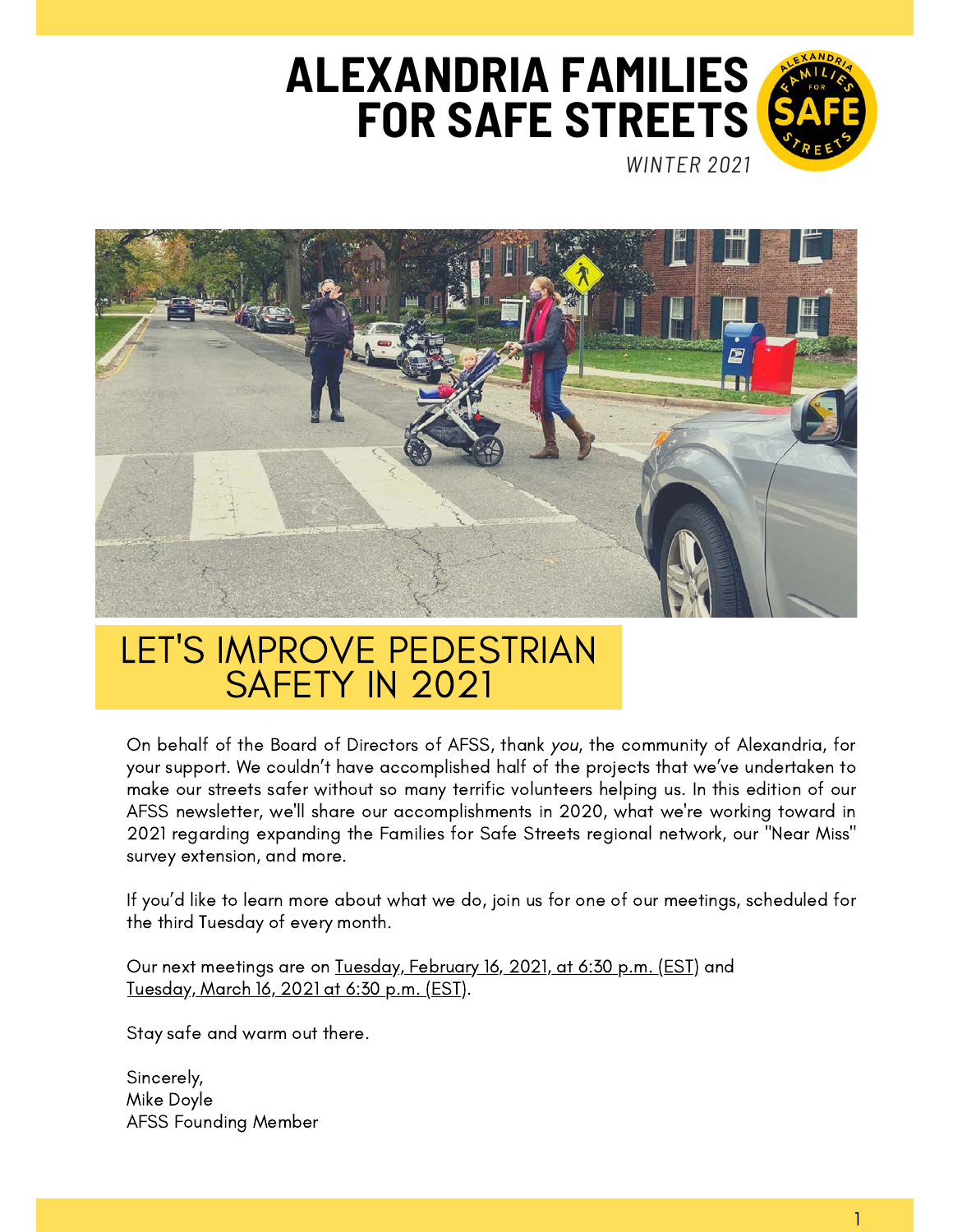

## ALEXANDRIA NEWS

Pedestrian Safety Awareness: Since students were at home for school this fall and many of them did not get to do the Pedestrian Education (usually done in person at the schools), AFSS distributed our Stop, Look, Wave flyers to the parents of students in the school district, in multiple languages.

Infrastructure news:

- King-Callahan-Russell intersection improvements are getting close;
- Old Cameron Run Trail is progressing; and
- No sidewalk yet at Seminary and Quaker.

## NEW TRAFFIC LEGISLATION

- Distracted Driving ("Hands Free"). This bill prohibits holding a hand-held device while driving. This significantly strengthens the ability to enforce distracted driving from the prior "no texting" ban in Virginia. Effective date 1/1/2021
- 15 MPH Speed Limit. This bill allows jurisdiction to impose 15 miles-per-hour (mph) or 20 mph speed limits in residential and/or business districts, if the jurisdiction elects to do so. AFSS volunteers sent out about 200 postcards to the House of Delegates and Senate policymakers during this General Assembly 2021 season, asking them to vote "yes" on the 15 mph bill.



Photo: Alexandria Police assisting in pedestrian safety efforts.

#### ISSUES FOR NEXT LEGISLATIVE SESSION

- Contributory Negligence. A narrow bill to eliminate Contributory Negligence for crashes involving vulnerable road users.
- Automatic Speed Enforcement (ASE). Current Virginia law allows for ASE installations at road construction sites and in school zones. AFSS is advocating for ASE (i.e., speed cameras) installation in residential neighborhoods and business districts, at the jurisdiction's discretion.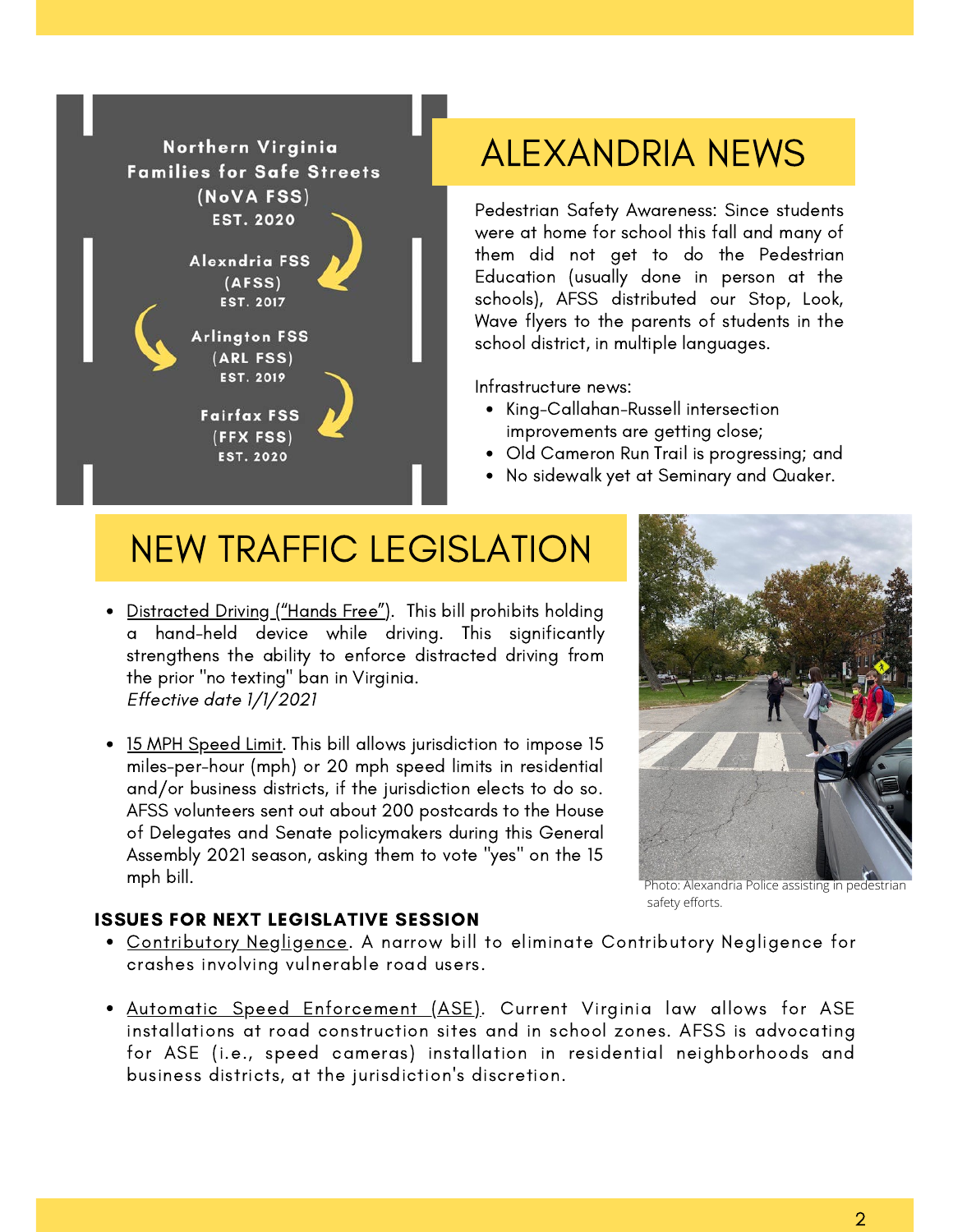### VIRGINIA TECH GRAD SCHOOL OF URBAN PLANNING

AFSS and its affiliated NoVA FSS chapters are partnering with Virginia Tech this year to provide assistance in the NoVA FSS region to improve safety on the roads for pedestrians and all vulnerable road users by creating teams of VT graduate student groups to help with the following projects.

1.<u>Education and outreach group</u>: Recommendation for NoVA FSS will include:

- Targeted outreach for businesses, associations, and public and governmental agencies and departments
- Press releases and media contacts
- Opportunities for mailing lists and newsletters
- Social media campaigns
- Website ideas
- Additional ideas identified through research and feedback
- 2.<u>Data group</u>: Intends to fully redesign the AFSS Near-Miss survey to imrpove user engagement and collect an increased level of data. This data will be incorporated into an interactive, ArcGIS-driven map that will also utilize TREDS and other regional near-miss data to visually represent dangerous roadway environments in the Northern Virginia region. This data will be summarized and analyzed in a downloadable format to be published on AFSS' website for advocacy, educational, and marketing purposes.
- 3. <u>Data advocacy group</u>: Will work closely with the data group to communicate the data collected and analyzed as well as to inform the public on how to interact with the data. This process will involve the creation of literature and media presentations to demonstrate how to submit Near-Miss data and navigate the AFSS website.

We look forward to reaching our mutual goals with VT graduate students. Thanks VT!





Photo: Mike Doyle, AFSS, donating blinkers devices for pedestrian safety .

#### Wear White (or reflector) at Night

Vístete con ropa blanca (o con un color reflector) por la noche





Sé atrevido y brillante, por la mañana y por la noche